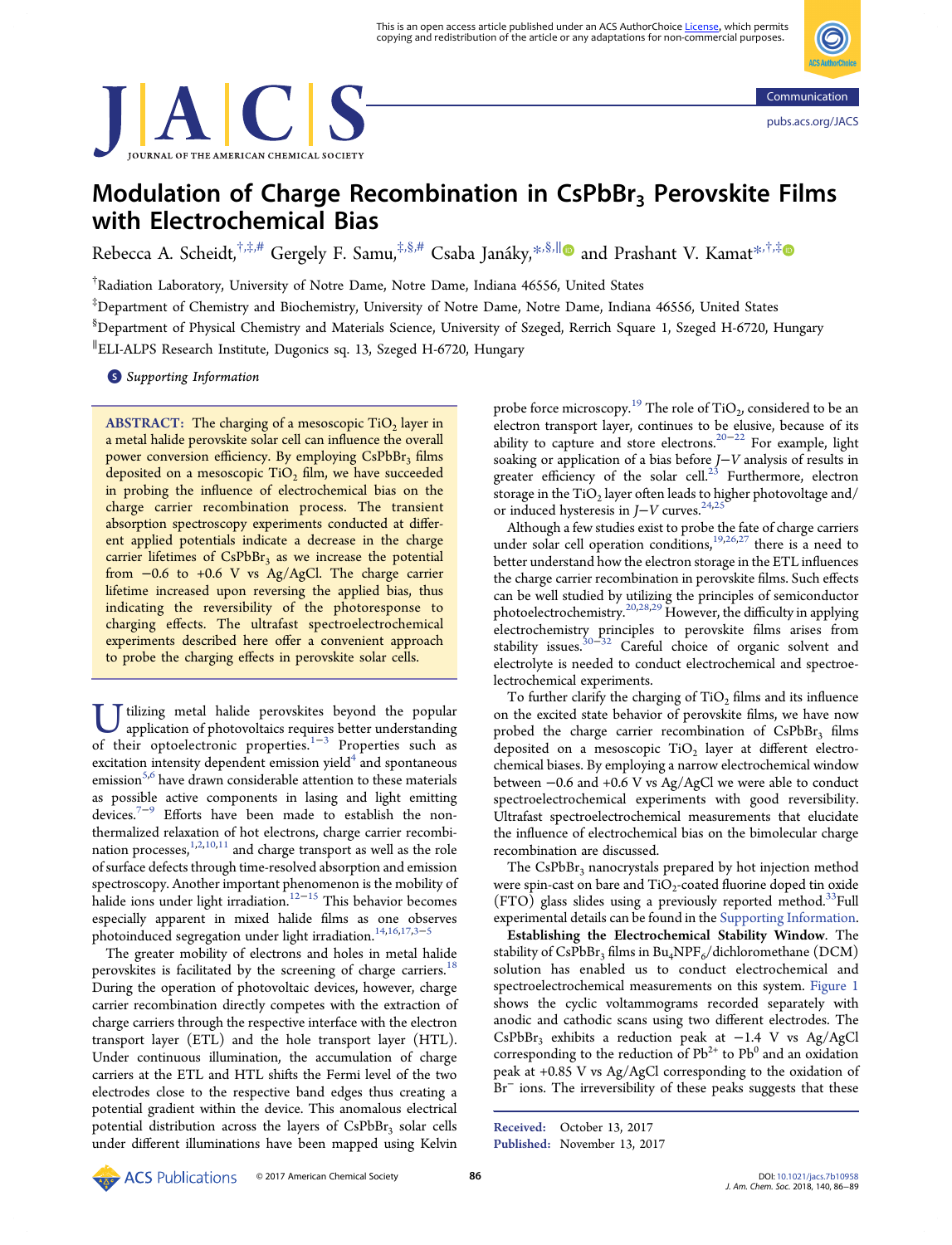<span id="page-1-0"></span>

Figure 1. Cyclic voltammograms of  $FTO/TiO_2/CsPbBr_3$  films in deaerated DCM containing 0.1 M  $Bu_4NPF_6$  electrolyte (scan rate = 10 mV s<sup>−1</sup>). Two separate electrodes were employed to probe the anodic and cathodic scans. A magnified region is shown in the inset for the better visibility of the onset potentials of the oxidative and reductive processes.

peaks arise from the cathodic and anodic corrosion, and thus partial decomposition, of the perovskite material. It is interesting to note that similar reduction and oxidation peaks were used to estimate the conduction and valence band energies of colloidal perovskite nanocrystals $32$  and organic semiconductors.<sup>[34](#page-3-0)</sup> Given the irreversibility of these peaks, it raises an important question of whether one can consider anodic and cathodic corrosion potentials to represent band energy positions. The expanded current scale shows the onset potentials that induce corrosion (oxidation and reduction onset seen around +0.65 and −1.2 V vs  $Ag/AgCl$ , respectively). The inactivity of  $CsPbBr<sub>3</sub>$  film between these two onsets offers an electrochemical window to carry out spectroelectrochemical measurements. Thus, we selected a potential window of −0.6 to +0.6 V vs Ag/AgCl for spectroelectrochemical investigations of  $FTO/CsPbBr<sub>3</sub>$  and  $FTO/TiO_2/CsPbBr_3$  electrodes. The absorption spectra recorded before and after the electrochemical cycling within this window showed very little changes ([Figure S1\)](http://pubs.acs.org/doi/suppl/10.1021/jacs.7b10958/suppl_file/ja7b10958_si_001.pdf).

Transient Absorption of  $CsPbBr<sub>3</sub>$  with Applied Bias. The low exciton binding energy facilitates charge separation following the bandgap excitation of perovskites. The charge separation and charge recombination process in metal halide perovskite films can be readily probed through transient absorption spectroscopy.[35](#page-3-0)<sup>−</sup>[39](#page-3-0) Figure 2 shows the time-resolved transient absorption spectra of  $FTO/TiO_2/CsPbBr_3$  electrodes while being held at four different applied potentials. The time-resolved spectra of a



Figure 2. Time-resolved transient spectra recorded following 387 nm laser pulse excitation  $(4 \,\mu\text{J cm}^{-2})$  of FTO/TiO<sub>2</sub>/CsPbBr<sub>3</sub> electrode in a spectroelectrochemical cell with deaerated DCM containing 0.1 M  $\rm{Bu_4NPF_6}$  electrolyte. The spectra were recorded at applied potentials of (A) +0.4 V; (B) −0.4 V; (C) +1.0 V, and (D) −1.2 V vs Ag/AgCl.

 $FTO/TiO<sub>2</sub>/CsPbBr<sub>3</sub>$  electrode recorded without applied bias is shown in the [Supporting Information](http://pubs.acs.org/doi/suppl/10.1021/jacs.7b10958/suppl_file/ja7b10958_si_001.pdf) (Figure S2). The disappearance of the excitonic band, as indicated by the bleaching at 520 nm, represents charge separation. With increasing time, the bleaching at 520 nm recovers as the photogenerated electrons and holes combine.<sup>[35](#page-3-0)</sup> The time-resolved spectra recorded at −0.4 and +0.4 V show very similar features to those recorded in the absence of applied bias. Thus, qualitatively, the applied bias has no effect on the spectral evolution of transients in this potential regime. On the other hand, the spectra recorded at extreme cathodic  $(-1.2 \text{ V})$  and anodic  $(+1.0 \text{ V})$ potentials show variation in the spectral features with recovery time. In addition, the maximum bleaching intensity is significantly diminished. Thus, at these extremes a major fraction of the perovskite has degraded and become nonresponsive to excitation. These discrepancies in the transient absorption reaffirm the instability of the perovskite film at these electrochemical bias potentials (in close agreement with cyclic voltammetry).

Effect of Electrochemical Bias on the Charge Carrier Recombination. To further probe the effect of electrochemical bias on the charge carrier recombination in  $CsPbBr<sub>3</sub>$  films we monitored the bleaching recovery (520 nm) at several different potential values from −0.6 to +0.6 V vs Ag/AgCl. The bleaching recovery follows simple second order decay.<sup>[35](#page-3-0)</sup> The contribution of trapped charge carriers at high excitation intensity becomes negligible.<sup>[4](#page-3-0)</sup> We also maintained similar magnitude of bleaching  $(\Delta A = -0.25$  at 520 nm) so that the initial charge carrier concentration is the same for all sets of measurements. The bleaching recovery profiles recorded at different applied potentials and the fitting of the data to second order kinetics  $(1/\Delta A$  versus time) are shown in [Figure 3](#page-2-0)A,B, respectively. Because the initial carrier concentrations were kept similar in all these bleaching recovery experiments, we can directly compare the slopes to obtain relative pseudo-first-order rate constants or apparent lifetimes of charge carriers.

The pseudo-first-order rate constants measured at different applied potentials showed an interesting trend as we increase the applied bias from −0.6 to +0.6 V in steps [\(Figure 3C](#page-2-0)). At 0.0 V and more negative potentials, the rate constant of charge carrier recombination showed only a small variation. The apparent rate constant k (pseudo-first-order) obtained from the slope was  $\sim$ 2  $\times$  10 $^9$  s $^{-1}$  at  $-0.6$  V and  $\sim$ 2.5  $\times$  10 $^9$  s $^{-1}$  at 0 V, respectively. On the other hand, we observe an increase by a factor of 3 in the bleaching recovery rate constant as we increased the applied bias from 0 V to +0.6 V. Because electrons are depleted from the  $TiO<sub>2</sub>$ layer under anodic bias, one can expect an additional pathway for photogenerated electrons to participate in the charge injection into  $TiO<sub>2</sub>$  film ( $k_{ET}$ ). The competing charge injection process thus renders faster bleaching recovery at anodic bias. These observations are consistent with the mechanism of charge injection from excited molecular sensitizer into  $TiO<sub>2</sub>$  that is influenced by applied bias.<sup>[28](#page-3-0),[29](#page-3-0)</sup>

Reversibility of Bleaching Recovery Kinetics to Applied Bias. In another, separate experiment we recorded transient absorption spectra under a forward scan  $(-0.6 \text{ to } +0.5 \text{ V})$ followed by a reverse scan  $(+0.5 \text{ to } -0.6 \text{ V})$ . The lifetimes derived from the inverse slope of  $1/\Delta A$  versus time plots are taken as a measure for comparison. These apparent lifetimes obtained at set potentials during forward and reverse scans are presented in [Figure 4](#page-2-0)A.

The decay profiles recorded at a set potential during forward and reverse scans showed the same trend of dependence on the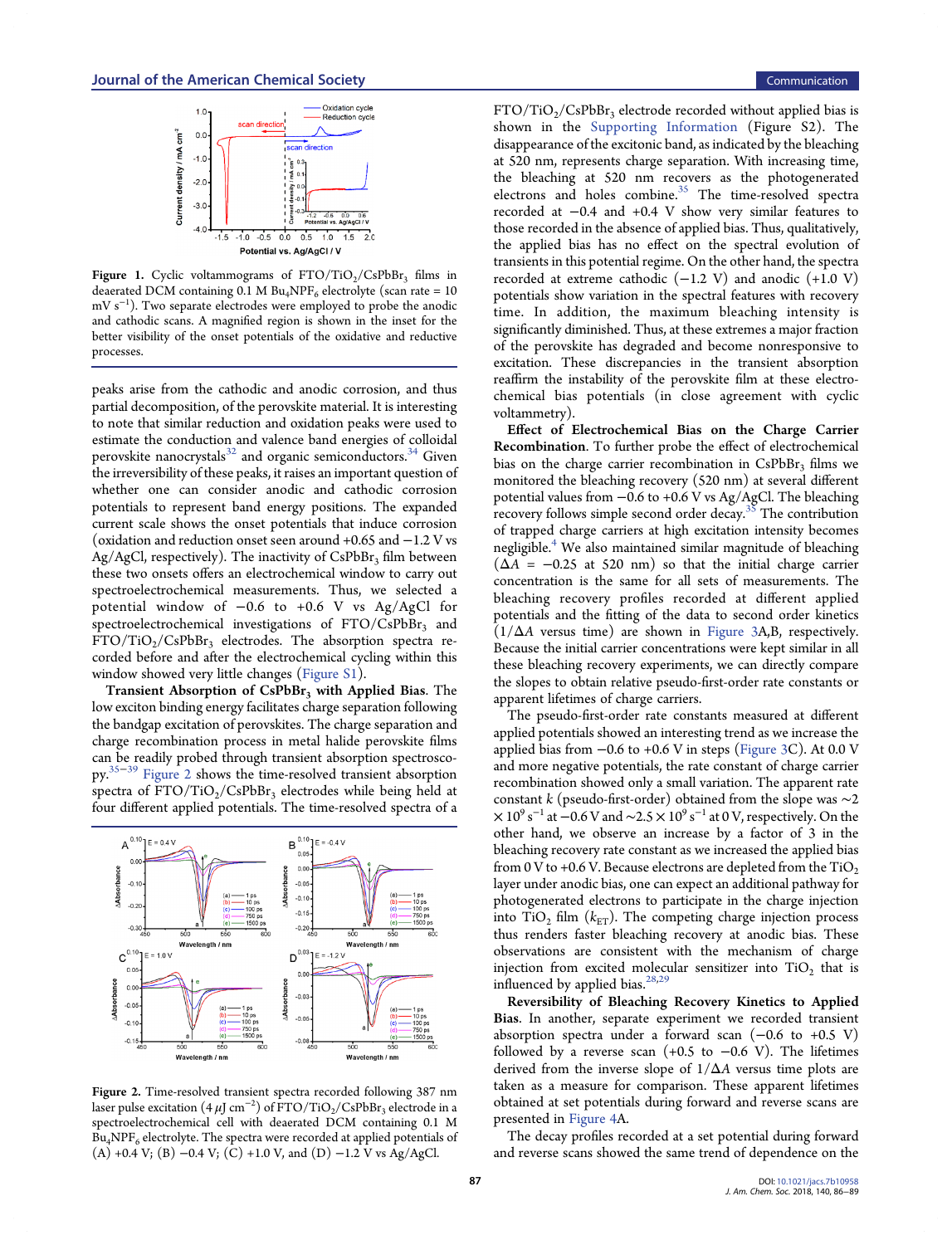<span id="page-2-0"></span>

Figure 3. (A) Bleaching recovery profiles, (B) kinetic fit  $1/\Delta A$  vs time, and (C) relative pseudo-first-order rate constants determined from the slope of plots in panel B with the dashed line to guide the eye (the magnitude of bleaching was kept constant at −0.25 for all of these experiments so that initial charge carrier concentration is the same in all experiments). The applied potentials ranged from −0.6 to +0.6 V vs. Ag/AgCl. Experimental conditions were the same as in [Figure 2](#page-1-0).



Figure 4. Dependence of bleaching recovery lifetime determined from the inverse slope of the kinetic fit of  $1/\Delta A$  vs time. Measurements were carried out with (A) FTO/TiO<sub>2</sub>/CsPbBr<sub>3</sub> and (B) FTO/CsPbBr<sub>3</sub> electrodes in deaerated DCM containing 0.1 M Bu<sub>4</sub>NPF<sub>6</sub> electrolyte. The electrodes were biased at set potentials in the range −0.6 to +0.5 V vs Ag/AgCl and excited with 387 nm laser pulse to record time-resolved transient absorption spectra.

applied bias. There seems to be a small hysteresis in the measured lifetimes when the scan is reversed. Additionally, spectra recorded for both the forward and reverse scans show no change in the shape of the features ([Figure S3](http://pubs.acs.org/doi/suppl/10.1021/jacs.7b10958/suppl_file/ja7b10958_si_001.pdf)).

To check the hypothesis that electron accumulation in  $TiO<sub>2</sub>$ film increases the lifetime of photogenerated electrons, we carried out spectroelectrochemical experiments with FTO/  $CsPbBr<sub>3</sub>$  film (i.e., without TiO<sub>2</sub> layer). Interestingly the bleaching recovery is not influenced by the applied electrochemical bias (at least within the studied time-range). The bleaching recovery lifetime remains unchanged at applied potentials in the range of −0.6 to +0.5 V vs Ag/AgCl (Figure 4B). These experimental results further elucidate the role of  $TiO<sub>2</sub>$ in influencing the charge carrier recombination processes in perovskite films.

The Influence of  $TiO<sub>2</sub>$  Layer on Bleaching Recovery Lifetime. The results presented in Figures 3 and 4 show the decrease in bleaching recovery time as we subject the FTO/  $TiO<sub>2</sub>/CsPbBr<sub>3</sub>$  electrode to anodic (positive) bias. Because the bleaching is indicative of the charge separation, its recovery represents the charge recombination. Hence, one can relate the measured lifetime to electron survivability following bandgap excitation of the perovskite film. The band energy diagram in Figure 5 shows a possible scenario of Fermi level changes during open circuit and electrochemical bias conditions. The mesoscopic  $TiO<sub>2</sub>$  layer, which is in contact with perovskite films, responds to applied bias by accumulating electrons under negative bias or depleting electrons under positive bias. Earlier studies carried out with  $TiO<sub>2</sub>$  films alone or dye sensitized  $SnO<sub>2</sub>$ films have shown the electron accumulation under negative bias.  $^{20,40}$  $^{20,40}$  $^{20,40}$  If the  $\rm TiO_2$  film has excess electrons, as in the case of negative applied bias, we see suppression of electron transfer from excited perovskite to  $TiO<sub>2</sub>$ . Hence charge carrier recombination is the only process dictating the carrier lifetime.



Figure 5. Schematic diagram illustrating the band energies and the Fermi level response to applied bias. The charge transfer from excited perovskite to TiO<sub>2</sub> ( $k_{ET}$ ) competes with the charge recombination ( $k_r$ ) and is influenced by the electron accumulation  $($ or depletion $)$  during electrochemical bias.

On the other hand, under anodic bias, the electron transfer from excited  $CsPbBr<sub>3</sub>$  to TiO<sub>2</sub> is greatly favored and this process now competes with recombination with holes. As a result, the bleaching recovery rate constant increases (or lifetime decreases) as the  $FTO/TiO_2/CsPbBr_3$  electrode is subjected to positive bias.

The role of mesoscopic TiO<sub>2</sub> films in perovskite solar cells remains an intrigue. Perovskite solar cells can perform well without the presence of a  $TiO<sub>2</sub>$  mesoscopic layer. For example, planar MAPbI<sub>3</sub> based solar cells with a different ETL (e.g., fullerenes) can deliver efficiencies in the range of  $20\%$ .<sup>[41,42](#page-3-0)</sup> Yet, the champion cells that utilize mesoscopic metal oxide architecture exhibit superior performance. $43$  Thus, the role of  $TiO<sub>2</sub>$  as an ETL that captures electrons from excited CsPbBr<sub>3</sub> seems to play an important role in delivering superior device performance. The influence of electron accumulation (or depletion) on the charge recombination rate is a good indication why higher efficiencies are observed in photovoltaic devices containing mesoscopic  $TiO<sub>2</sub>$  films.

It has been a common practice to manipulate the  $J-V$ characteristics through light soaking or applying cathodic bias.<sup>[25](#page-3-0)</sup> The perovskite solar cells show higher efficiency as the cells pretreated with cathodic bias (or light soaking) exhibit higher photovoltage. Under these pretreatment conditions, electron accumulation occurs in the  $TiO<sub>2</sub>$  film as reflected from a small increase in photovoltage. In fact, in our previous report on best practices in solar cell characterization, we were able to demonstrate the improvement in power conversion efficiency measurement of a poorly performing solar cell through pretreatment at a negative bias.[23](#page-3-0) Indeed, the spectroelectrochemical experiments presented in this study show the effect of cathodic bias on increasing the carrier lifetime. More generally, the in situ electrochemical transient absorption measurement can be a useful tool to probe the electron injection process from the